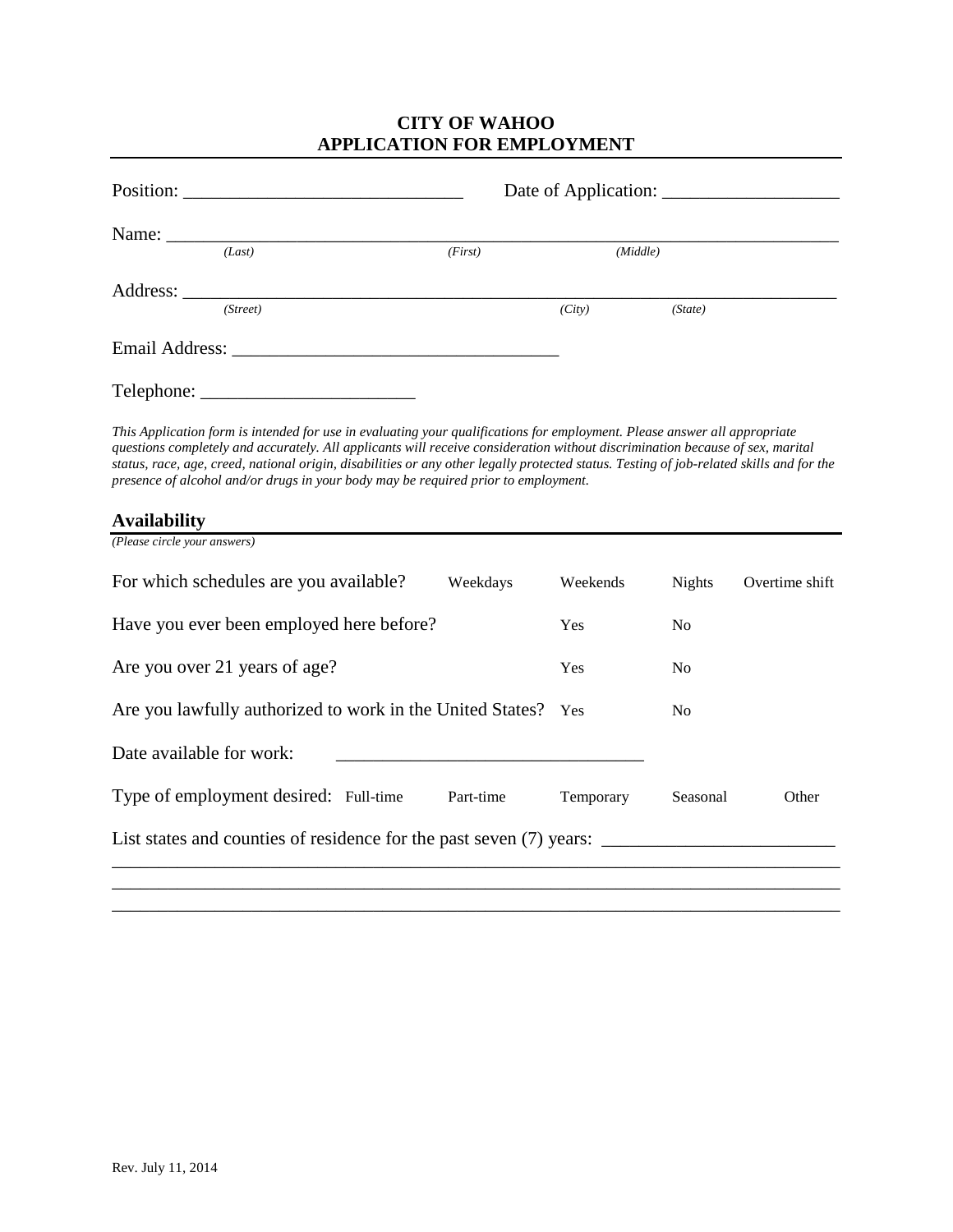|  |  | Address experience and the contract of the contract of the contract of the contract of the contract of the contract of the contract of the contract of the contract of the contract of the contract of the contract of the con |  |
|--|--|--------------------------------------------------------------------------------------------------------------------------------------------------------------------------------------------------------------------------------|--|
|  |  |                                                                                                                                                                                                                                |  |
|  |  |                                                                                                                                                                                                                                |  |
|  |  | Summarize the nature of work performed and job responsibilities: ________________                                                                                                                                              |  |
|  |  |                                                                                                                                                                                                                                |  |
|  |  |                                                                                                                                                                                                                                |  |
|  |  |                                                                                                                                                                                                                                |  |
|  |  |                                                                                                                                                                                                                                |  |
|  |  |                                                                                                                                                                                                                                |  |
|  |  |                                                                                                                                                                                                                                |  |
|  |  | Address                                                                                                                                                                                                                        |  |
|  |  |                                                                                                                                                                                                                                |  |
|  |  |                                                                                                                                                                                                                                |  |
|  |  | Summarize the nature of work performed and job responsibilities: ________________                                                                                                                                              |  |
|  |  |                                                                                                                                                                                                                                |  |
|  |  |                                                                                                                                                                                                                                |  |
|  |  |                                                                                                                                                                                                                                |  |
|  |  |                                                                                                                                                                                                                                |  |
|  |  |                                                                                                                                                                                                                                |  |
|  |  |                                                                                                                                                                                                                                |  |
|  |  | Address experience and the contract of the contract of the contract of the contract of the contract of the contract of the contract of the contract of the contract of the contract of the contract of the contract of the con |  |
|  |  |                                                                                                                                                                                                                                |  |
|  |  |                                                                                                                                                                                                                                |  |

Employment History(List past employers, starting with the most recent, including military. List others on separate page)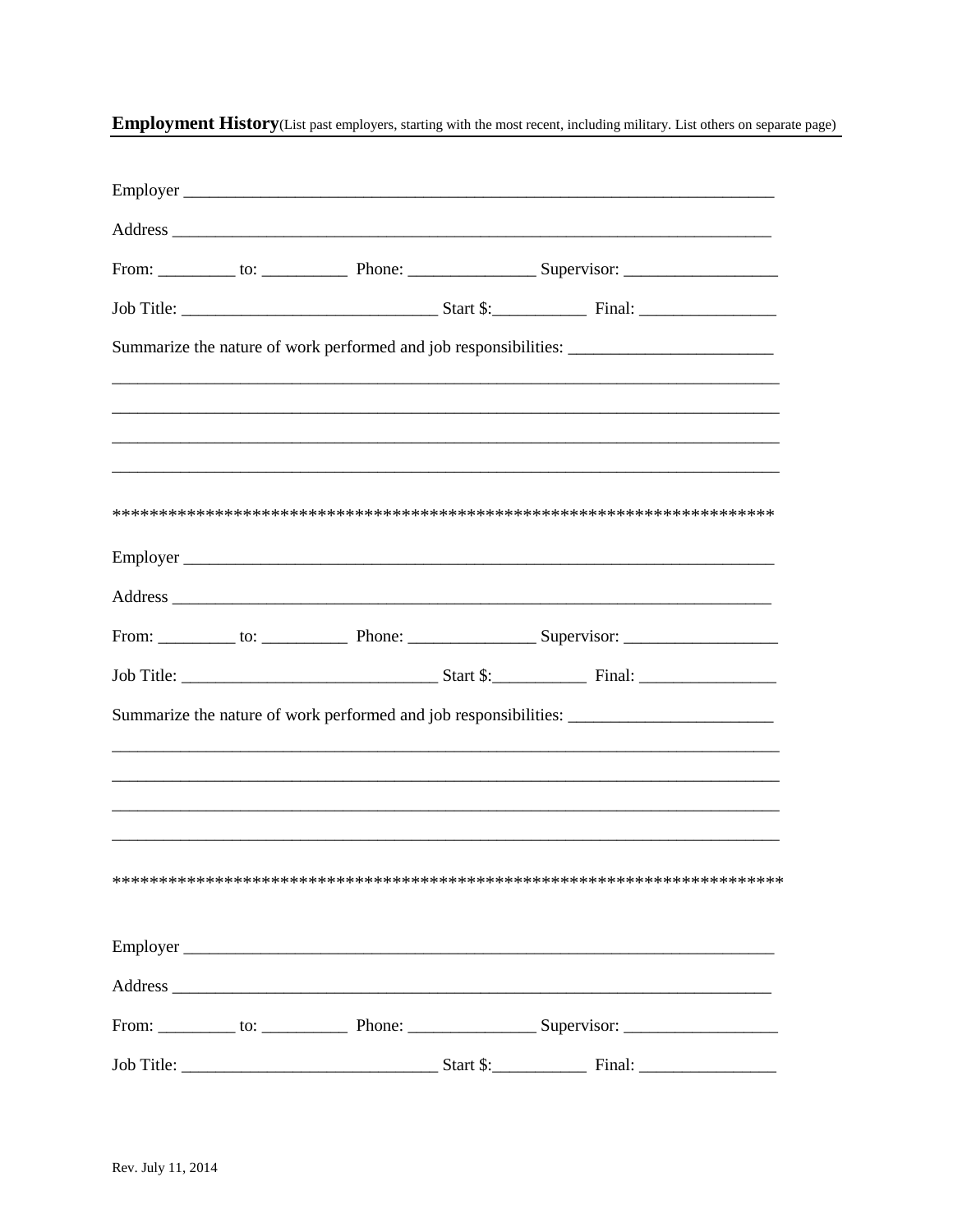|                             |  | Summarize the nature of work performed and job responsibilities: ________________                                                                                                                                              |                |                |
|-----------------------------|--|--------------------------------------------------------------------------------------------------------------------------------------------------------------------------------------------------------------------------------|----------------|----------------|
|                             |  |                                                                                                                                                                                                                                |                |                |
|                             |  |                                                                                                                                                                                                                                |                |                |
|                             |  |                                                                                                                                                                                                                                |                |                |
|                             |  |                                                                                                                                                                                                                                |                |                |
|                             |  |                                                                                                                                                                                                                                |                |                |
|                             |  | Address experience and the contract of the contract of the contract of the contract of the contract of the contract of the contract of the contract of the contract of the contract of the contract of the contract of the con |                |                |
|                             |  |                                                                                                                                                                                                                                |                |                |
|                             |  |                                                                                                                                                                                                                                |                |                |
|                             |  | Summarize the nature of work performed and job responsibilities: ________________                                                                                                                                              |                |                |
|                             |  |                                                                                                                                                                                                                                |                |                |
|                             |  |                                                                                                                                                                                                                                |                |                |
|                             |  | <u> 1990 - Jan Barnett, fransk politik (d. 1980)</u>                                                                                                                                                                           |                |                |
|                             |  |                                                                                                                                                                                                                                |                |                |
|                             |  |                                                                                                                                                                                                                                |                |                |
| <b>Security</b>             |  |                                                                                                                                                                                                                                |                |                |
|                             |  | Have you ever used any names or social security numbers other than those on this application?<br>Yes                                                                                                                           | N <sub>o</sub> |                |
|                             |  |                                                                                                                                                                                                                                |                |                |
|                             |  |                                                                                                                                                                                                                                |                |                |
|                             |  |                                                                                                                                                                                                                                |                |                |
|                             |  |                                                                                                                                                                                                                                |                |                |
|                             |  |                                                                                                                                                                                                                                |                |                |
| <b>Job Duty Information</b> |  |                                                                                                                                                                                                                                |                |                |
| job you are applying for?   |  | Have you received a description of the job or been made aware of the essential functions of the                                                                                                                                | Yes            | N <sub>o</sub> |
|                             |  |                                                                                                                                                                                                                                |                |                |
|                             |  | If the job requires, do you have the appropriate valid driver's license?                                                                                                                                                       | Yes            | N <sub>o</sub> |
|                             |  | Type: ___________ State: ______________ Date of Issue: __________________________                                                                                                                                              |                |                |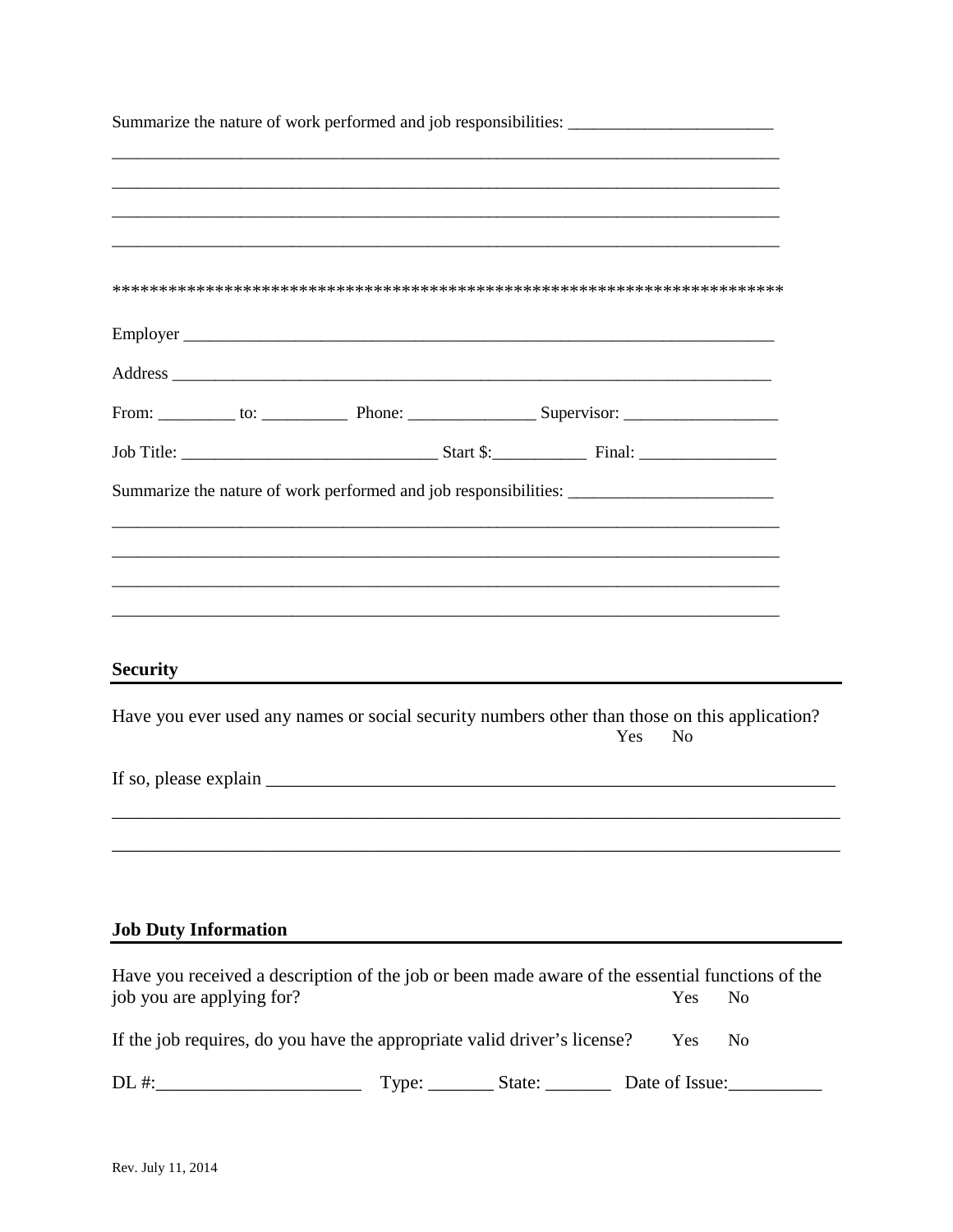| Have you had your driver's license suspended or revoked, or had your driving privileges |     |      |  |
|-----------------------------------------------------------------------------------------|-----|------|--|
| modified by a court of law?                                                             | Yes | - No |  |
| If yes, please explain                                                                  |     |      |  |

| Please list all states from which you hold or have held a driver's license: |  |
|-----------------------------------------------------------------------------|--|
|-----------------------------------------------------------------------------|--|

## **Educational Background**

|                                  | Name and Location | Years     | Did you   | Course of |
|----------------------------------|-------------------|-----------|-----------|-----------|
|                                  |                   | Completed | Graduate? | Study     |
| High                             |                   |           |           |           |
| School                           |                   |           |           |           |
| College                          |                   |           |           |           |
|                                  |                   |           |           |           |
|                                  |                   |           |           |           |
| <b>Skills and Qualifications</b> |                   |           |           |           |

<u> 1989 - Jan Barnett, fransk politiker (d. 1989)</u>

|                                   | Summarize special skills and qualifications acquired from employment or other experience that |
|-----------------------------------|-----------------------------------------------------------------------------------------------|
| may qualify you for work with us. |                                                                                               |

Please list any other licenses or certificates you may have that relate to the position applied for: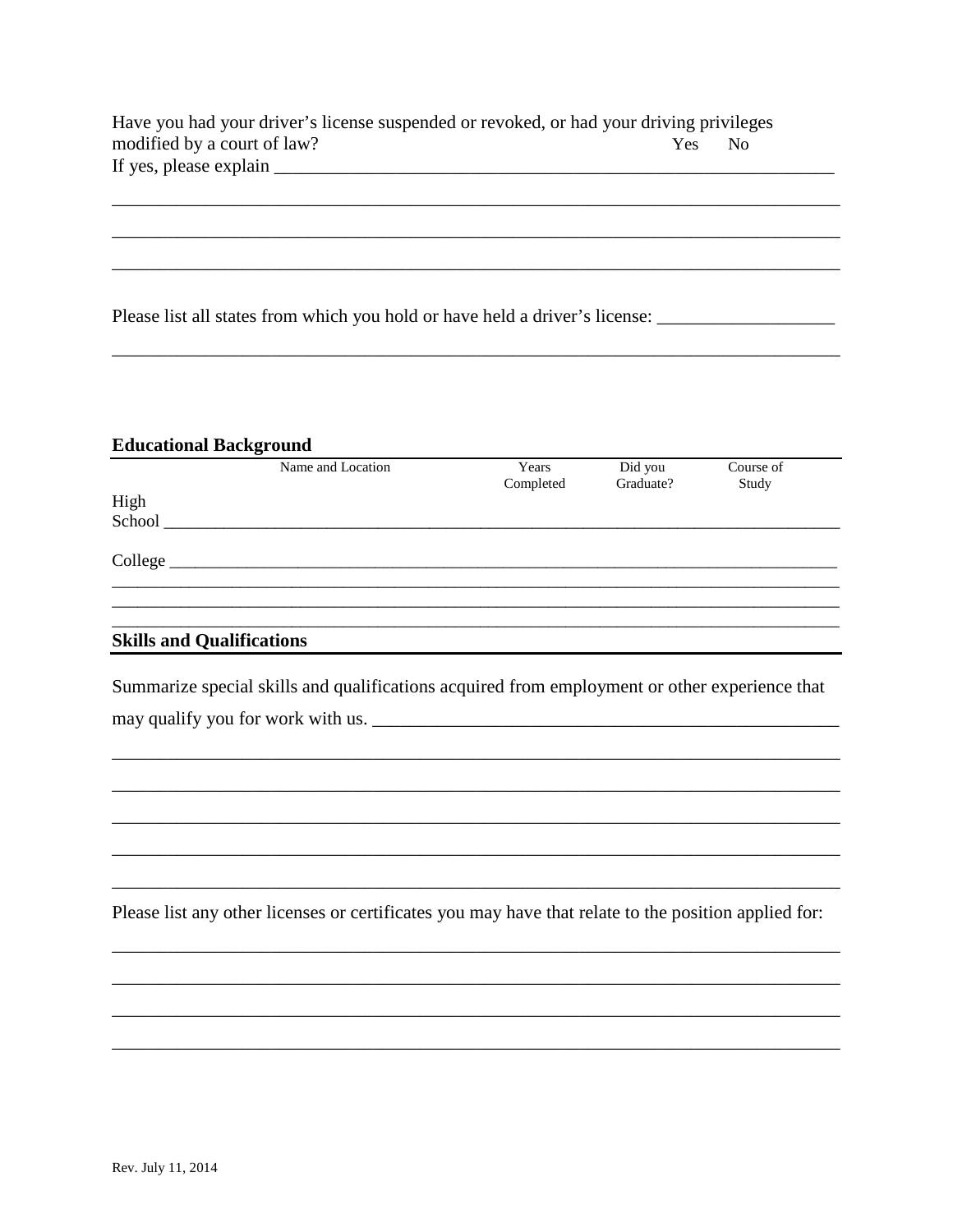#### **References**

Include any individuals familiar with your work ability. Do not include relatives.

| Name            |                                                                                                                       |  |                                                                                                                                                                                                                                |  |  |
|-----------------|-----------------------------------------------------------------------------------------------------------------------|--|--------------------------------------------------------------------------------------------------------------------------------------------------------------------------------------------------------------------------------|--|--|
|                 |                                                                                                                       |  |                                                                                                                                                                                                                                |  |  |
|                 |                                                                                                                       |  | Phone <u>Nearly Years Known</u>                                                                                                                                                                                                |  |  |
|                 |                                                                                                                       |  | Relationship experience and the set of the set of the set of the set of the set of the set of the set of the set of the set of the set of the set of the set of the set of the set of the set of the set of the set of the set |  |  |
|                 |                                                                                                                       |  |                                                                                                                                                                                                                                |  |  |
|                 |                                                                                                                       |  |                                                                                                                                                                                                                                |  |  |
|                 | <u> 1941 - Johann John Stein, market fan de Fryske fan de Fryske keamte fan de Fryske keamte fan de Fryske keam</u> t |  |                                                                                                                                                                                                                                |  |  |
|                 |                                                                                                                       |  |                                                                                                                                                                                                                                |  |  |
| <b>Comments</b> |                                                                                                                       |  |                                                                                                                                                                                                                                |  |  |
|                 |                                                                                                                       |  |                                                                                                                                                                                                                                |  |  |
|                 |                                                                                                                       |  |                                                                                                                                                                                                                                |  |  |
|                 |                                                                                                                       |  |                                                                                                                                                                                                                                |  |  |
|                 |                                                                                                                       |  |                                                                                                                                                                                                                                |  |  |
|                 |                                                                                                                       |  |                                                                                                                                                                                                                                |  |  |
|                 |                                                                                                                       |  |                                                                                                                                                                                                                                |  |  |
|                 |                                                                                                                       |  |                                                                                                                                                                                                                                |  |  |
|                 |                                                                                                                       |  |                                                                                                                                                                                                                                |  |  |
|                 |                                                                                                                       |  |                                                                                                                                                                                                                                |  |  |

### **Certification and Release**

I certify that I have read and understand foregoing Application for Employment and that the answers given by me to the foregoing questions and the statements made by me are complete and true to the best of my knowledge and belief. I understand that any false information, omissions or misrepresentations of facts called for in this Application may result in rejection of my Application, rescinding an offer, or discharge at any time during my employment.

I hereby give consent to any and all prior employers of mine to provide information with regard to my employment with prior employers to the City of Wahoo. I authorize the City of Wahoo and/or its agents, including consumer reporting bureaus, to verify any of the information contained on this Application including, but not limited to, criminal history and motor vehicle driving records prior to or upon my employment by the City of Wahoo. I authorize all persons, schools, companies and law enforcement authorities to release any information concerning my background and hereby release any said persons, schools, companies and law enforcement authorities from any liability for any damage whatsoever for issuing this information.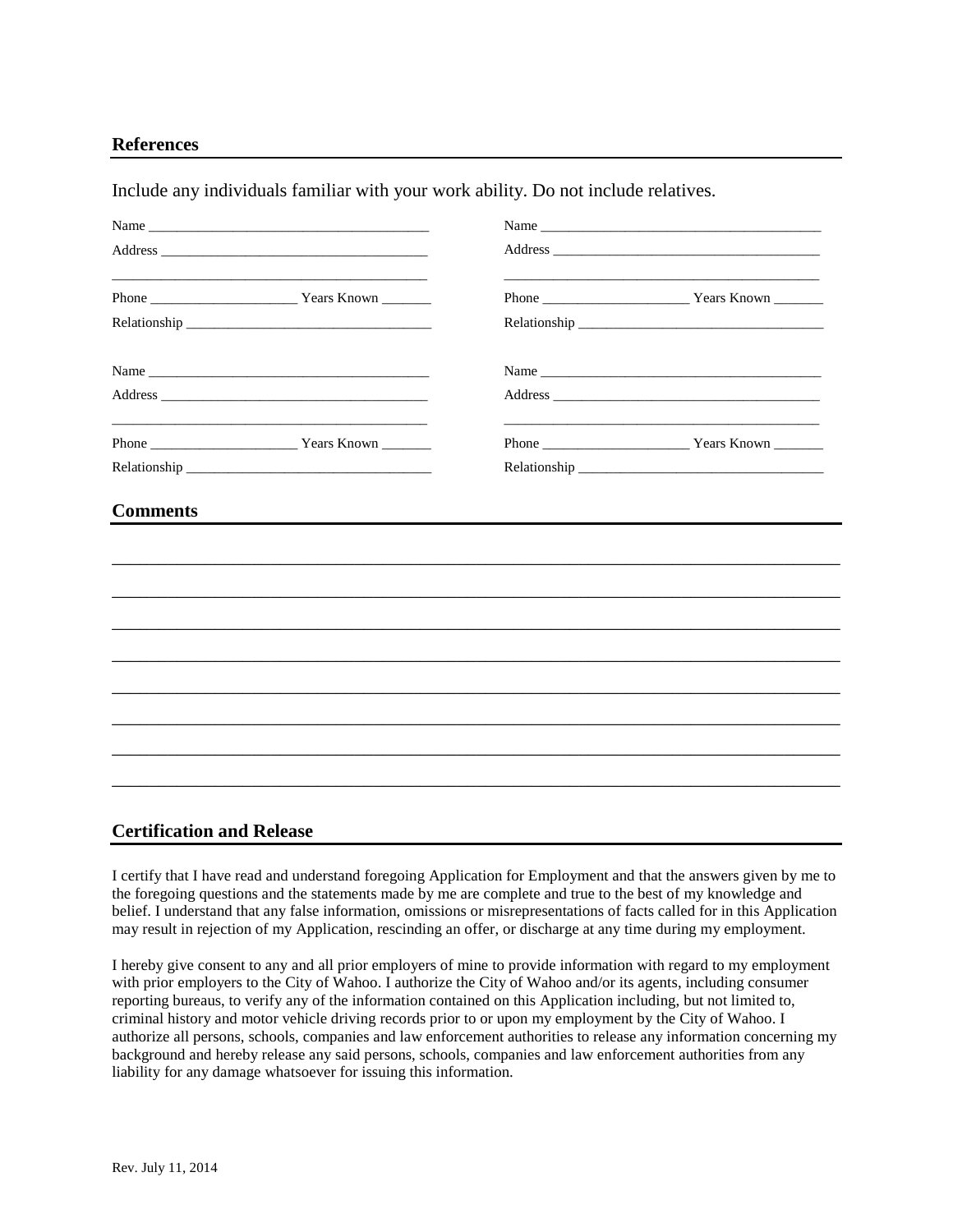I understand that the use of illegal drugs is prohibited during employment. As company policy requires, I am willing to submit to drug testing to detect the use of illegal drugs prior to and during employment.

I understand that any employment offer is contingent upon my providing, within three (3) working days of employment, valid proof of identity and eligibility to work in order to comply with the Immigration Reform and Control Act of 1986.

**Furthermore, I understand that, if hired, my employment will be strictly at will. That means that my employment is for an indefinite period and that the City of Wahoo or I may terminate the employment at any time, for any or no reason, with or without notice or intermediate steps, subject, however to personnel policies of the City of Wahoo. I further understand that no verbal statements or statements in any City of Wahoo policy or procedure manual, employee handbook, or other document shall be construed to have altered the at-will nature of my employment. I understand that no representative of the City of Wahoo has the authority to make any assurance to the contrary.** 

I have read and reviewed the information provided in this Application and the above statements. By signing this Application for employment, I certify that I understand all parts of it and have answered all questions completely and fully.

Signature: \_\_\_\_\_\_\_\_\_\_\_\_\_\_\_\_\_\_\_\_\_\_\_\_\_\_\_\_\_\_\_\_\_\_\_ Date: \_\_\_\_\_\_\_\_\_\_\_\_\_\_\_\_\_\_\_\_\_\_\_\_\_\_\_